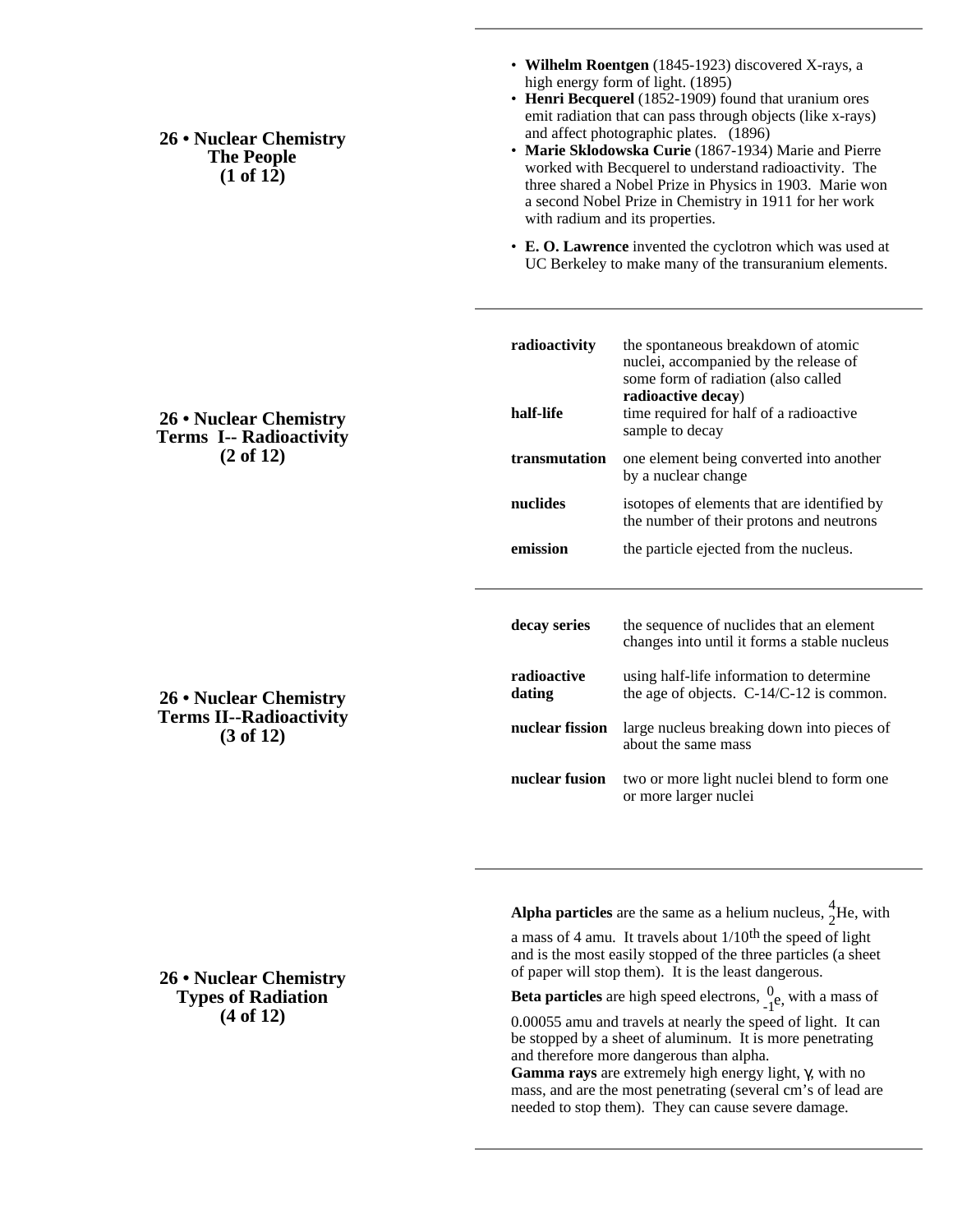**26 • Nuclear Chemistry Half-Life Problems (5 of 12)**

In each half-life problem there are basically four variables: • total time • half-life

• starting amount • ending amount

64g 32g 16g 8g 4g 2g 1g 0.5g 0.25g

**Question**:

**If you have 0.25 g of a radioactive substance with a half life of 3 days, how long ago did you have 64 grams?**

**Answer:** Draw the chart to determine the number of halflives to get from the ending amount to the starting amount… each half-life is worth 3 days…**24 days**.

The time it takes for half of a radioactive substance to decay. The graph has a characteristic shape:

## **26 • Nuclear Chemistry Half-Life (6 of 12)**

**26 • Nuclear Chemistry Nuclear Equations (7 of 12)**

**26 • Nuclear Chemistry How Each Type of Decay Can Stabilize an Unstable Nucleus (8 of 12)**



The time it takes for the amount or the activity of the substance to drop to half is the same WHEREVER you start on the graph.

Half-lives can range from microseconds to thousands of years and is characteristic of each substance.

**Memorize** the symbols for the important particles **alpha beta positron neutron** 4  $^{4}_{2}$ He  $^{0}_{-1}$  $^{0}_{-1}$ e  $\begin{matrix}0\\+1\end{matrix}$ e 1  $\int_0^1$ Decay means the particle is on the right side of the equation: example: **alpha** decay of U-**238**  $\frac{238}{92}$ U 4  $^{4}_{2}$ He +  $^{234}_{90}$ Th The 234 and 90 are calculated… the Th is found on the periodic table (find the element with atomic  $# = 90$ ). Several neutrons can be shown together and written as…  $3\binom{1}{0}$  and would be counted as  $\frac{3}{0}$  in the equation.

Certain values of p+'s and no's in the nucleus are stable. A nucleus can be unstable (radioactive) for 3 reasons:

- the nucleus has **too many protons** compared to neutrons **solution**: **positron** decay
- (change a proton into a neutron and a positive electron… …a positron)
- the nucleus has **too many neutrons** compared to protons **solution**: **beta** decay
- (change a neutron into a proton and a negative beta particle)
- the nucleus is **too big** (too many protons and neutrons) **solution: alpha** decay (lose  $2p^+$  and  $2n^{\circ}$ )